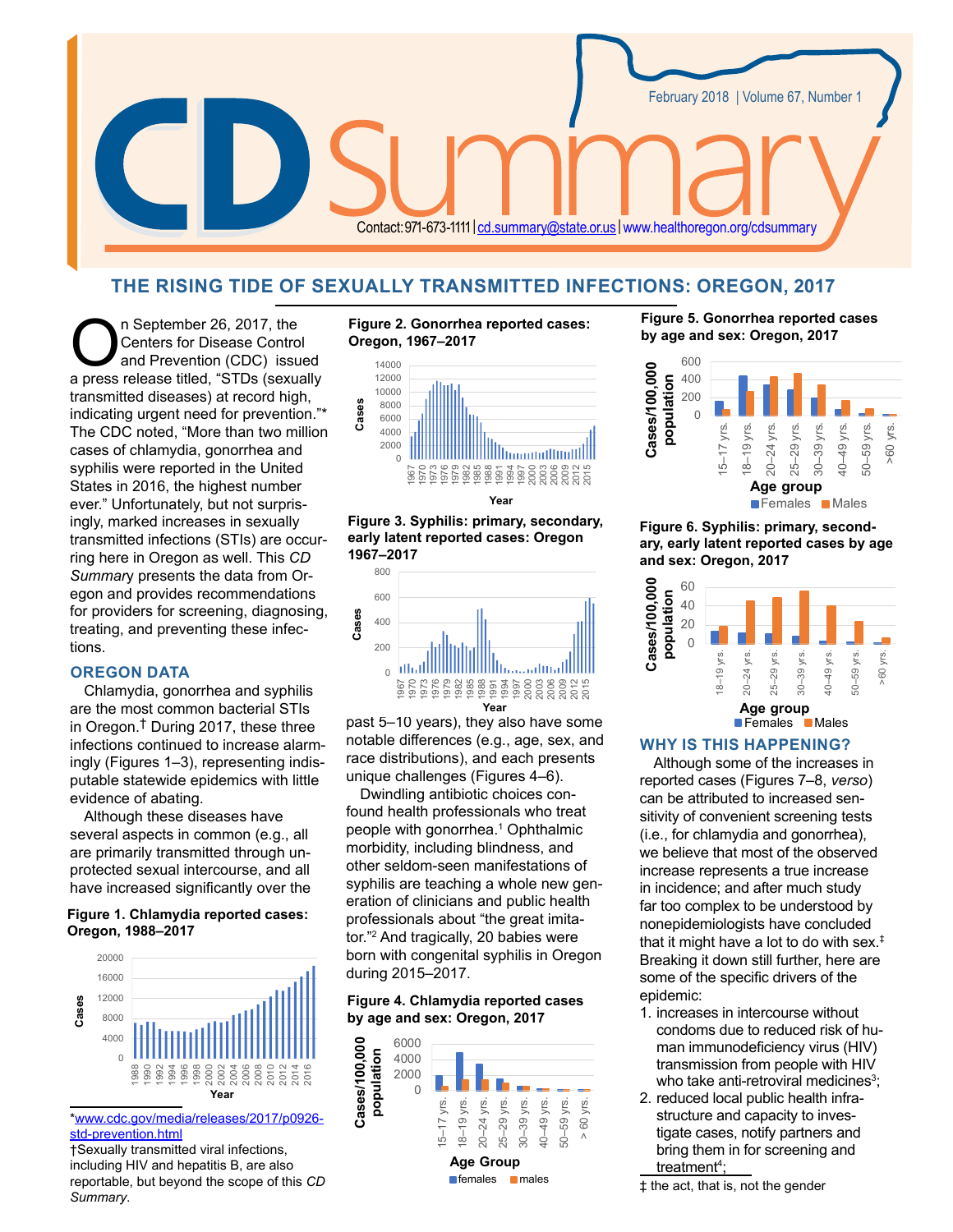**Figure 7. Incidence rate of gonorrhea and chlamydia by race and ethnicity, Oregon, 2017** 







- 3. abundance of mobile apps facilitating "hook-ups" with anonymous sexual partners<sup>5</sup>; and
- 4. use of methamphetamine and other stimulants, increasing sexual drive while decreasing inhibition.<sup>6</sup>

# **SCREENING AND TREATMENT: EASIER SAID THAN DONE**

An asymptomatic infectious period is common to all three bacterial STIs. This means that transmission can be prevented by frequent screening and treatment of at risk groups to shorten the infectious period. This is the rationale behind measures to test and treat partners. Some evidence suggests that screening of people at highest risk as frequently as every three months is an efficient way to prevent additional infections. In Oregon those at highest risk include:

- men who have sex with men (MSM),
- methamphetamine users,
- people with HIV, and
- people who have previously had the same or another bacterial STI.

Frequent screening requires systematic processes for identifying people who should be screened and ensuring that the screening is done. Currently, most screening tests for STIs take place within health care settings. Yet, little evidence is available to suggest that health care providers consistently collect and record sexual orientation or establish systems to implement regular screening for those who need it that don't overly depend on busy clinicians who are understandably focused on the presenting complaint.

Cost-effectiveness literature provides some support for expanded screening, especially among men who have sex with men, and in corrections and drug-treatment settings. The benefits of screening however, typically accrue to society at large, and not to the financial "bottom line" of the jail, drug-treatment center, or health insurer who incurs the initial cost.7

Moreover, for all three STIs, individual short-term morbidity and acuity are low: most people never know they have (or had) syphilis, gonorrhea or chlamydia unless they get tested. Nevertheless, high lifetime incidences of tubal infertility, ectopic pregnancy and chronic pelvic pain are the legacy of unchecked chlamydia and gonorrhea. And even one case of congenital syphilis can cost a young life or result in lifelong disability.

# **WHAT IS TO BE DONE?**

Sexual history. Physicians and other health care providers should make a habit of taking a sexual history from everyone aged ≥13 years, including whether they are sexually active, frequency of sex, number of partners, and gender of sex partners.

Screen and treat. Screening recommendations, based on sexual history for chlamydia, gonorrhea and syphilis are in the Table. In addition, every adult should be screened for HIV at least once — and more frequently for persons in higher-risk groups (e.g., MSM, injection drug users).

Expedited partner therapy (EPT). Health care providers should offer and prescribe treatment for partners of patients diagnosed with gonorrhea or chlamydia, a practice known as "expedited partner therapy," which is not only legal in Oregon, but encouraged by the Oregon Public Health Division and by CDC when partners are unlikely to seek evaluation, testing and treatment. Randomized trials have demonstrated that EPT prevents recurrent infections. Logically, EPT leads to reduced transmission of STIs within a social network.

# **IT TAKES A VILLAGE**

Public health agencies have been making similar recommendations for years with questionable impact. In the absence of game-changing treatment discoveries or immunizations, substantial reductions in STI morbidity will likely require systematic changes that drive comprehensive screening and facilitate treatment.

- 1. Collecting and recording sexual histories and reflexive screening can be done routinely by someone other than the physician or other licensed health care provider.
- 2. Offices, clinics, hospitals, and integrated health care systems will need to modify intake procedures to include routine sexual histories, reflexive testing and treatment; create standing orders for screening; and modify the electronic medical record to promote or emphasize sexual history and appropriate screening.
- 3. Insurers and others could encourage collection of sexual histories and STI screening by reviewing reimbursement practices to ensure that patients don't incur unexpected charges for appropriate STI screening; by creating explicit quality metrics related to sexual history collection and STI screening; and by creating meaningful incentives for these practices.

We need your help! Health care professionals, governmental public health agencies, insurance executives, community organizations, patient advocacy groups, businesses, public policy professionals, economists and academic partners all have a role to play if we are to turn the tide.

#### **FOR MORE INFORMATION**

- [OHA STD/HIV web page](http://www.oregon.gov/oha/PH/DiseasesConditions/HIVSTDViralHepatitis/Pages/index.aspx)
- [Oregon STD Data](http://www.oregon.gov/oha/PH/DiseasesConditions/CommunicableDisease/DiseaseSurveillanceData/STD/Pages/index.aspx)

#### **REFERENCES**

- 1. Bolan GA, Sparling PF, Wasserheit JN. The emerging threat of untreatable gonococcal infection. N Eng J Med. 2012; 366:485–7.
- 2. Dutta Majumder P, Chen EJ, Shah J, et al. Ocular Syphilis: An update. Ocul Immunol Inflamm. 2017; doi: 10.1080/09273948.2017.1371765.
- 3. Paz-Bailey G, Mendoza MC, Finlayson T, et al. Trends in condom use among MSM in the United States: The role of antiretroviral therapy and seroadaptive strategies. AIDS. 2016; 30:1985–90.
- 4. Hoots BE, Lewis FM, Anschuetz G, et al. Would targeting increase efficiency of syphilis partner services programs?—Data from New York City, Philadelphia, Texas, and Virginia. Sex Transm Dis. 2014; 41:407–12.
- 5. DeSilva M, Hedberg K, Robinson B, et al. A case-control study evaluating the role of internet meet-up sites and mobile telephone applications in influencing a syphilis outbreak: Multnomah County, Oregon, USA 2014. Sex Transm Infect. 2016; 92:353–8.
- 6. Taylor MM, Aynalem G, Smith LV, Montoya J, Kerndt P. Methamphetamine use and sexual risk behaviours among men who have sex with men diagnosed with early syphilis in Los Angeles County. Int J STD AIDS. 2007; 18:93–7.
- 7. Tuite AR, Burchell AN, Fisman DN. Costeffectiveness of enhanced syphilis screening among HIV-positive men who have sex with men: A microsimulation model. PLoS One. 2014;9:e101240.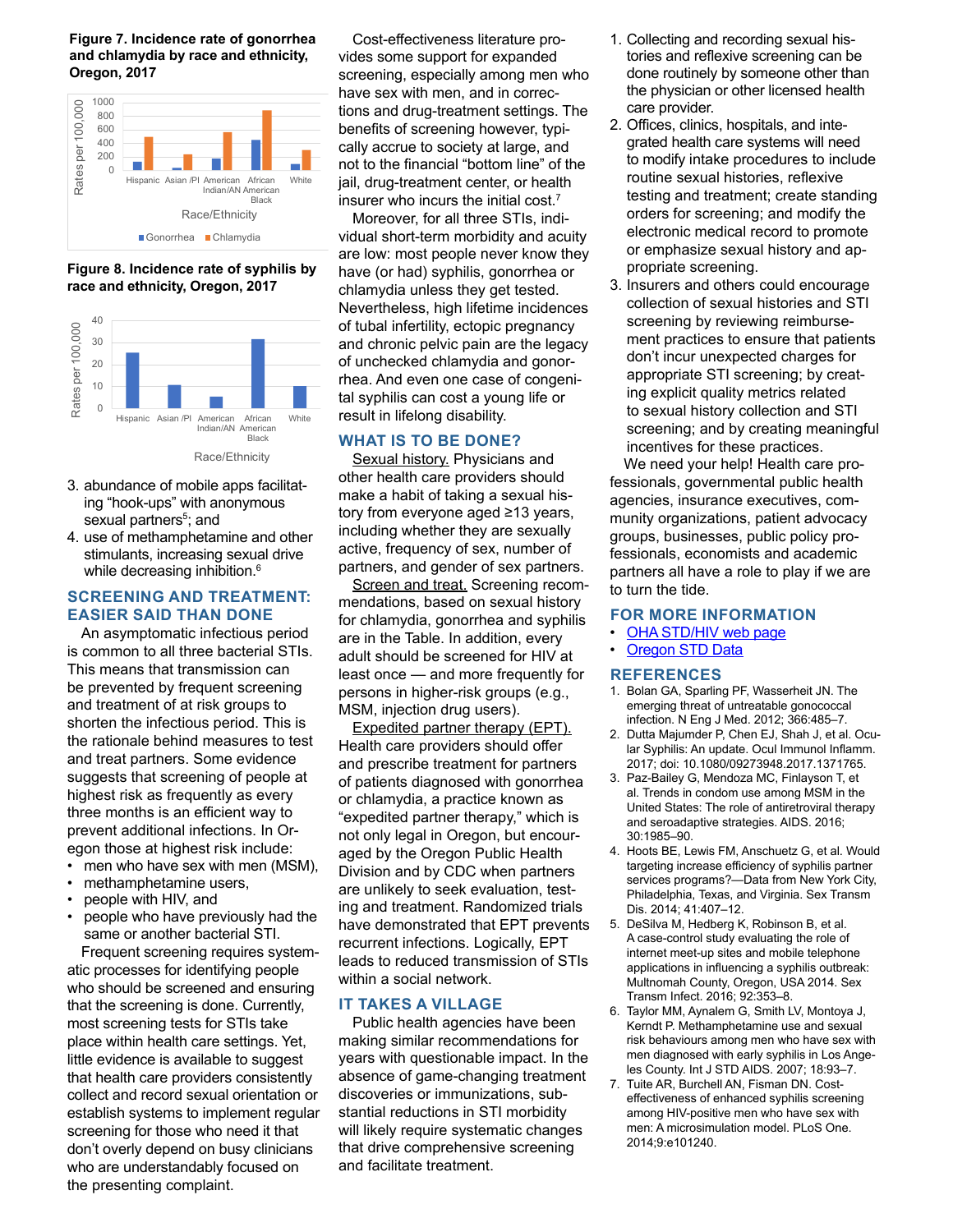| <b>Disease</b>             | Who should be screened                                                                                        | <b>Frequency</b>                                                 | <b>Notes</b>                                                                                                                                                                                                                                                                                                                                                                                                                                                                                                                         |
|----------------------------|---------------------------------------------------------------------------------------------------------------|------------------------------------------------------------------|--------------------------------------------------------------------------------------------------------------------------------------------------------------------------------------------------------------------------------------------------------------------------------------------------------------------------------------------------------------------------------------------------------------------------------------------------------------------------------------------------------------------------------------|
| Chlamydia and<br>Gonorrhea |                                                                                                               |                                                                  | • Everyone with a positive test should be retested 3<br>months after treatment to screen for reinfection, since<br>reinfection after treatment is very common.<br>• Oropharynx should be screened for gonorrhea if history<br>of oral contact, while screening oropharynx is not recom-<br>mended for chlamydia.                                                                                                                                                                                                                     |
|                            | Women <25 years of age                                                                                        | At least annually if sexually<br>active                          |                                                                                                                                                                                                                                                                                                                                                                                                                                                                                                                                      |
|                            | Women ≥25 years of age if<br>increased individual risk or high<br>prevalence setting                          | At least annually if sexually<br>active                          | • Individual risk factors include: previous STI, recreational<br>drug use (particularly methamphetamine and other stimu-<br>lants), multiple sex partners, condomless intercourse.<br>• High-prevalence settings include, but are not limited<br>to: correctional facilities, adolescent clinics, and sexually<br>transmitted disease clinics.                                                                                                                                                                                       |
|                            | Young men if increased individual<br>risk or high prevalence setting                                          | At least annually if sexually<br>active                          | • Individual risk factors include: previous STI, men who<br>have sex with men, recreational drug use (particularly<br>methamphetamine and other stimulants), multiple sex<br>partners, condomless intercourse.<br>• High-prevalence settings include but are not limited to,<br>correctional facilities, adolescent clinics, and sexually<br>transmitted disease clinics.                                                                                                                                                            |
|                            | Men who have sex with men                                                                                     | At least annually if sexually<br>active                          | Test at sites of contact:<br>• urethra and rectum for chlamydia;<br>• urethra, rectum, and oropharynx for gonorrhea<br>• screen as often as every three months if at increased<br>risk.                                                                                                                                                                                                                                                                                                                                              |
|                            | People with HIV infection                                                                                     | At least annually if sexually<br>active                          |                                                                                                                                                                                                                                                                                                                                                                                                                                                                                                                                      |
|                            | Pregnant women <25 years of<br>age                                                                            | At prenatal visit                                                | · Individual risk factors include: previous STI, recreational<br>drug use (particularly methamphetamine and other stimu-<br>lants), multiple sex partners, condomless intercourse.<br>• High-prevalence settings include, but are not limited<br>to: correctional facilities, adolescent clinics and sexually<br>transmitted disease clinics.<br>• Pregnant women should undergo test for cure 3-4<br>weeks after treatment.                                                                                                         |
|                            | Pregnant women ≥25 years of<br>age if increased individual risk or<br>high prevalence setting                 | At prenatal visit                                                | Pregnant women should undergo test for cure 3-4 weeks<br>after treatment.                                                                                                                                                                                                                                                                                                                                                                                                                                                            |
| <b>Syphilis</b>            |                                                                                                               |                                                                  | Screen for syphilis by collecting serum for Rapid Plasma<br>Reagin (RPR) test initially followed by a treponeme-spe-<br>cific antibody test such as Treponema pallidum Partical<br>Agglutination test (TPPA) if feasible. Alternatively, use a<br>so-called "reverse algorithm" that tests serum initially for<br>treponemal antibodies, usually via an automated immuno-<br>assay, followed by RPR if initial antibody test is positive.<br>Reverse-algorithm testing has become common among<br>commercial laboratories in Oregon. |
|                            | Sexually active people with HIV                                                                               | At least annually                                                |                                                                                                                                                                                                                                                                                                                                                                                                                                                                                                                                      |
|                            | Sexually active men who have<br>sex with men                                                                  | At least annually                                                | Screen as often as every three months if at increased<br>risk.                                                                                                                                                                                                                                                                                                                                                                                                                                                                       |
|                            | Sexually active people who use<br>recreational drugs, particularly<br>methamphetamine and other<br>stimulants | At least annually                                                |                                                                                                                                                                                                                                                                                                                                                                                                                                                                                                                                      |
|                            | All pregnant women                                                                                            | • First prenatal visit<br>• 28 weeks' gestation<br>• At delivery | Increased screening is recommended due to ongoing<br>syphilis epidemic and increases in congenital syphilis in<br>Oregon.                                                                                                                                                                                                                                                                                                                                                                                                            |

\*The careful reader will note that these recommendations differ slightly from CDC's ([www.cdc.gov/std/tg2015/screening-recommendations.htm](http://www.cdc.gov/std/tg2015/screening-recommendations.htm)) for sexually transmitted disease screening either to simplify or consolidate (chlamydia and gonorrhea) or to include additional recommendations as a consequence of ongoing epidemics (syphilis and gonorrhea) in Oregon.